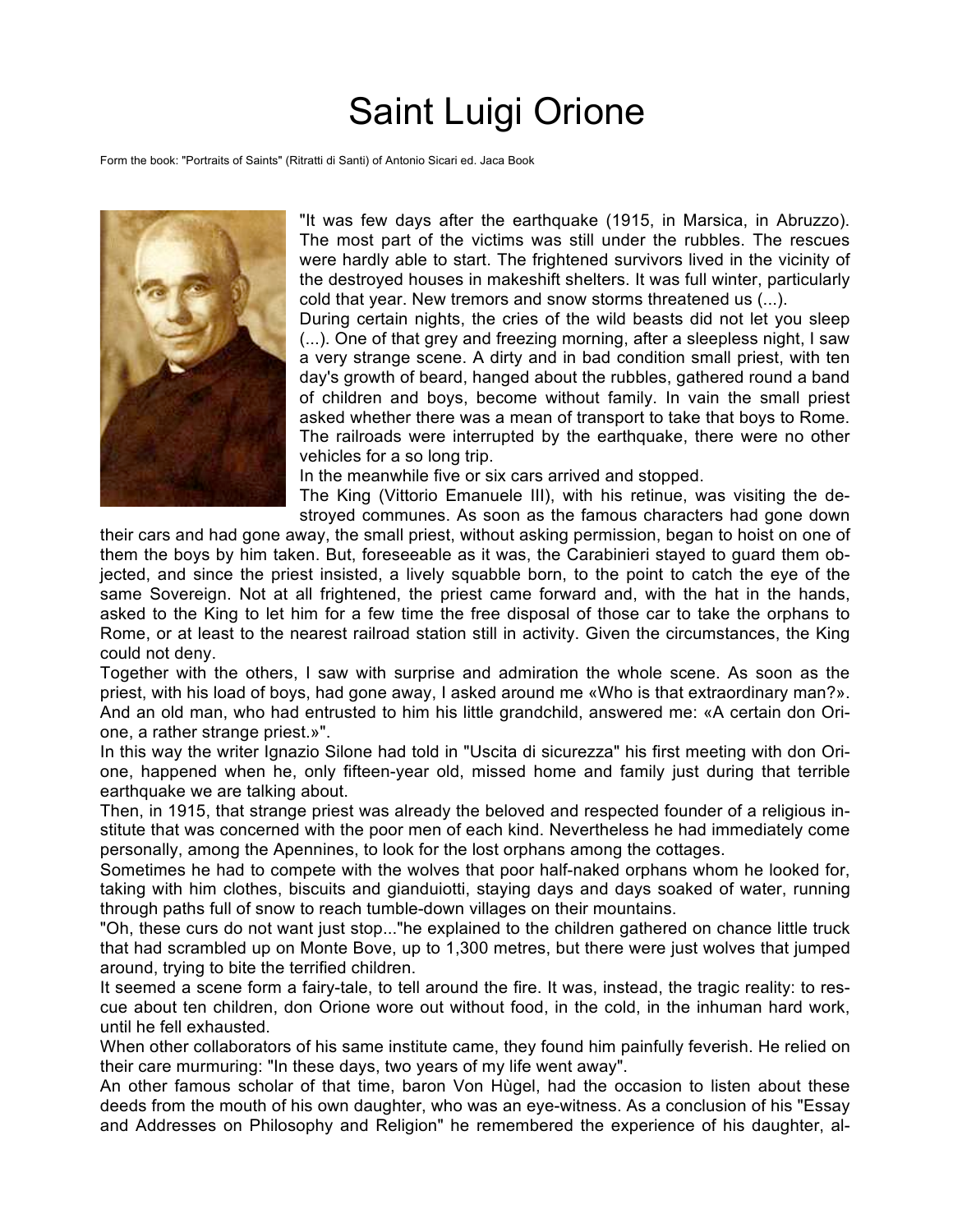ready dead. He wrote: "When my older daughter, about eight months before her death, was able from Rome to arrive to the centre of the terrible devastation, just caused by an exceptionally violent earthquake, an impressive contrast stroke her spirit.

Among the death and the disorder don Orione moved, completely absorbed in the misfortune of that poor, a humble priest, a man to whom many looked to as a saint, come from the humbles and the poor, for the humbles and the poor.

He carried two children, one for each arm, and everywhere he went, he brought order, hope and faith in the middle of all that confusion and that desperation.

My daughter told me that this let everyone feel that Love was at the bottom to every things, a Love that just there, in that places, revealed through the full up, loving gift of himself, of that humble priest..."

To say the truth, don Orione had already a long experience of in which way to bring love in such calamities.

Just seven years before, an other earthquake had razed to the ground in few minutes the cities of Messina and Villa San Giovanni. Only in the Sicilian town, on 150,000 inhabitants, 80,000 of them died.

Already then he was in front line, organising the helps, installing his first headquarters in Reggio Calabria, in an abandoned wagon on the dead railroad line.

But well soon all the net of the help passed through his hands and it was him who co-ordinate the helps coming from the Pope and from the Royal Family.

He worked to the point that Pio X decided to appoint temporarily him, a little priest from Piedmont, general of a just formed religious Congregation: General vicar of the diocese of Messina.

As a consequence, he lived for two years in the archiepiscopal curia of that disaster-stricken city.

He was not the kind for the compromises and he was obliged to work in a region where the agreements were continually solicited and requested. There were therefore not missing of tribulation, harassments and attempts to slander him.

But don Orione was not the kind to give up. On the coat of arms of a bishop, he had read the ancient and ambitious witticism taken form the poems of the Latin poet Orazio: "Frangar nec flector" ("Also if broken, I will not let me subdue!"). He had commented: "I will not will let me neither break nor subdue!".

Pio X, who had entrusted to him that onerous commitment, sent him form Rome grieved messages: "Take to don Orion my benediction and say him to have patience, patience, patience, and that with the patience you can do miracles.".

The miracles of don Orione were, in the meantime, the orphanage that he was able to open in Calabria and in Sicily.

Bu it is time to go to the origins of this adventure.

Who was defined as "father of orphans and of poor" born in Pontecurone, near Alessandria, in the 1872, from a vary humble family, that used to live in a rustic cottage, seized to the villa of Urbano Rattazzi, then famous politician.

His dad was a streets piver and boasted to be a "garibaldino" and also a little bit anticlerical; his mum earned a little money during the harvest-time when, at three a.m., she started to go to glean in the fields, bringing the little Luigi enveloped in a shawl.

He was the youngest of four children and the clothes arrived to him when the other three brothers have already well used them. It was, however, a honest poverty.

"That poor old countrywoman of my mother, don Orione will tell afterwards, got up at three in the morning and straight to work, and she seemed a spindle that worked, always she worked, she acted as a woman and, with her children, she could also acted as a man, because our father was away, working in Monferrato.

She sharpened the sickle for grass and she did this, without talking it to the grinder, she wove the cloth with hemp spinned by her, and my brothers shared so many sheets, so much beautiful linen, poor my mother… When she died, we put on her bride dress, after fifty-one years she was married; shed had it dyed black and it still cut its fine figure, and it was her most beautiful dress. You see, dear my children, how did our saint and beloved olds?"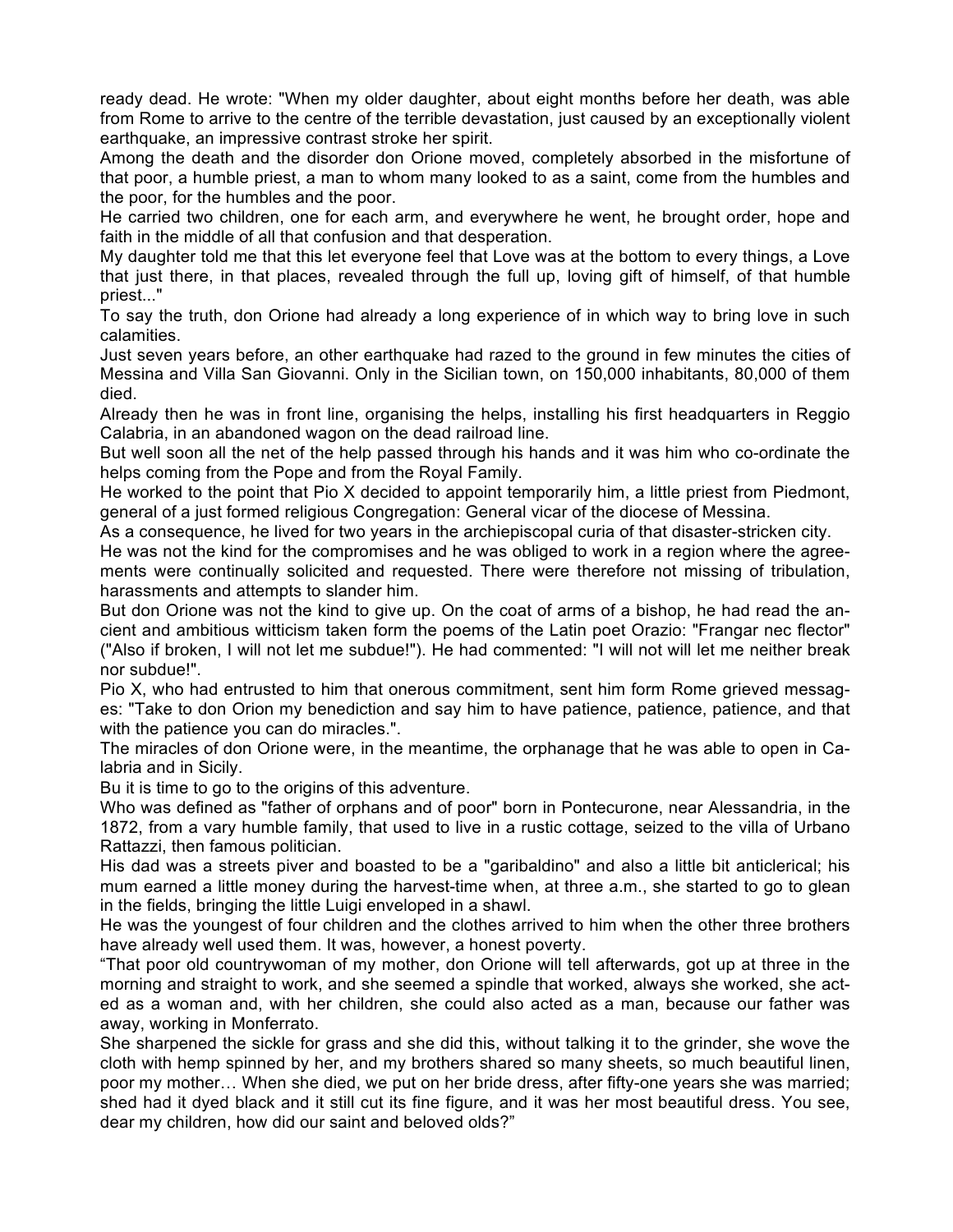But his mum was, above all, very much believer, and don Orione will always remember with emotion not only that she often went to take Eucharist, but that when she came back, she always said her children: "I prayed first for you and then for me. I received my Lord for you and for me." To the little Luigi seemed as his mum starved herself to give I to him, even when she take the Holy Communion!

He will also remember:

"My mother, also when me and my brother were already grown up, used to fix for us the seats in the church: "Because I want to see you all…" She wanted to know where we were in church and wanted to hear our voices praying. "My mother let us pray sitting down only when we will ill".

These are sketches of other times, but they make us breath the climate of unity, force and faith from which Luigi took that incredible resistance to the hard work that was characteristic of him, and that "Christian" passion for the poor men that never abandoned him.

When, at the end of his life, they obliged him to go in a boarding-house for convalescent in San Remo after different heath attacks, and after he had already received the last Sacraments, he will grumble: "It is not among the palms I want live and die, but among the poor that are Jesus Christ."

Form many Christians, this love "to the poor that are Jesus Christ" born later, as maturation of the grow-up faith and not without an effort. For him it started naturally, as a never forgotten attachment, respect and veneration, to those poor Christians that were dad, mum and his brothers. He himself, besides, from ten to thirteen years old had helped his father in paving streets and carrying wheelbarrows, wandering far from home.

He already dreamed to join the Franciscans, because he used to consider them as the monks of poor and humbles that they wanted to help.

He tried in fact, at thirteen years old, but a strong pneumonia forced him to come back home.

They were able to find a place for him in the college of that Turinese priest that all used to consider as the apostle of abandoned youth. I refer to don Bosco to whom at the end of 1886, had a few more than one year of life..

When the little Orione arrived, he asked for a special permission in order to be able to be confessed by don Bosco, who usually devoted himself to the older boys, form fifteen years old.

To be sure of doing a good and complete confession, he had consulted some "forms" of "searching of soul" and he had copied almost in full. Only to the question: "Do you have killed?" he reply in the negative. He had copied all the other sins, filling up some notebooks.

But it is worth listening the story from his own mouth:

"With a hand in the pocket of the notebooks and the other to the chest, I was waiting, on my knees, trembling, my turn. « What will don Bosco tell, I was wondering, when I will read to him all this stuff?». My turn came. Don Bosco looked at me for a while and without I opened my mouth, stretching out a hand he said: «Give me then these your sins». I stretched one notebook, pinched on rolled up from the bottom of the pocket. He took it and without not even open it, he lacerated it.

«Give me the others». They suffered the same fate. «and now, he finished, your confession is made, do not think to what you have written and do not turn back no more to contemplate the past», and he smiled, as only him could smile".

To outline don Bosco's personality and the genius of his pedagogical method, a similar episode worth than many volumes.

There is no wonder if when the saint was taken seriously ill, there were six boys of the oratory that during a solemn Mess, in an explicit way, that offered their lives. Among them, there was the little Orione.

Also the mystery of the church emerges in all its beautiful when you look together, in an unique quick glance, the old and wise priest that confesses and educates the shy and scrupulous boy. Both of them had their hearts ardent of love for God and for the neighbour, both of them were decided for the sanctity. Now both of them are equally saints and venerated in the Church.

It was logic to wait then that Orione stayed with the Salesiani and he became, with the time, one of the most faithful and brilliant collaborators.

More than once don Bosco, after that famous confession, told him with intention looking him fixed in the eye: "Remember that we will always be friends."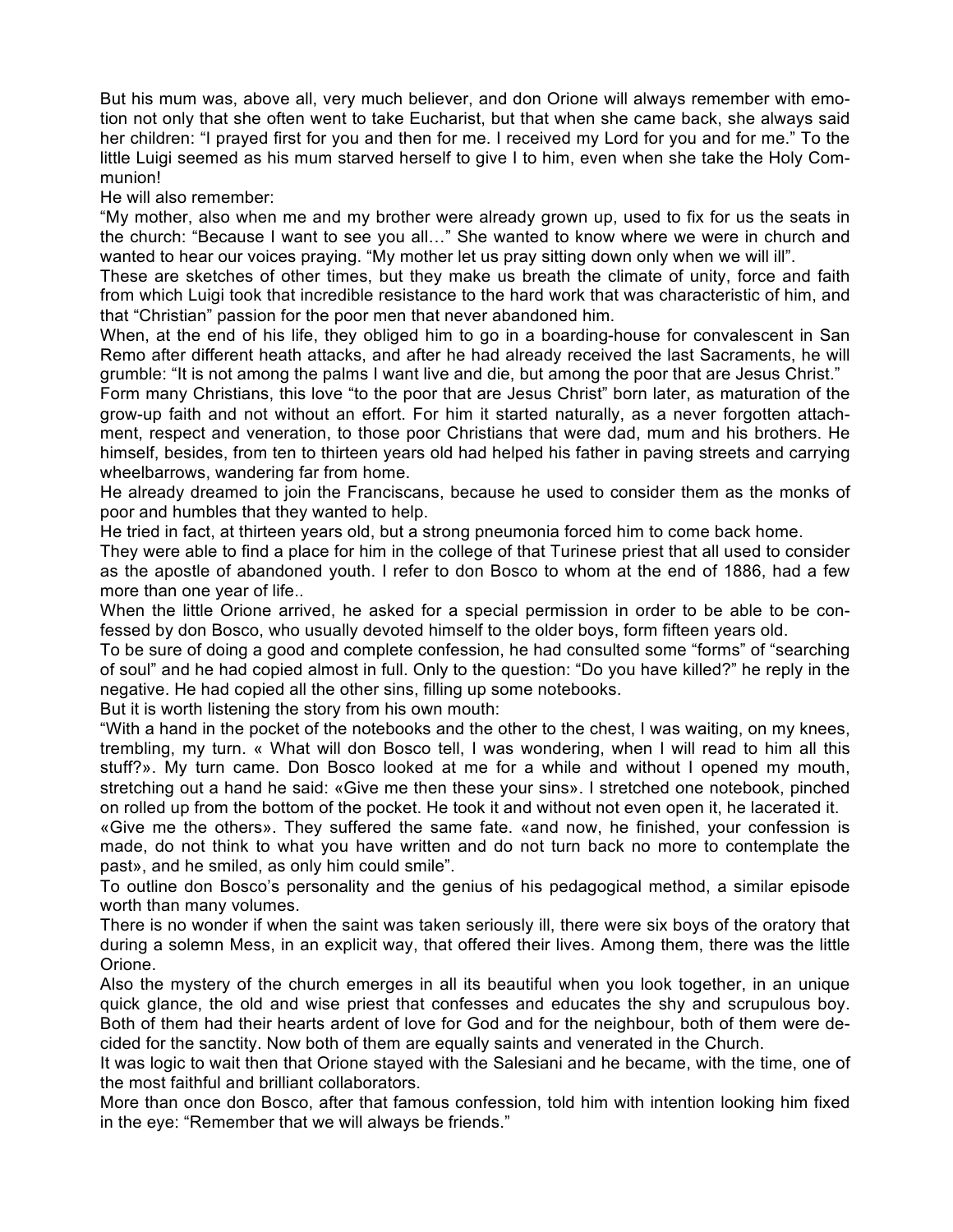Luigi, besides, was already preparing with a course of spiritual exercises to enter in the novitiate of the Salesiani, following a calling of which he had never doubted.

He started to have doubts during his prayers, when the possibility to joint the diocesan seminary occurred. He turned out those doubts as a temptation, they became more twisted. He spent an entire night crying and praying, leaned to the grave of don Bosco, that was in the centre of the garden asking him three signs ("It was a boyish prank, he would have said later, but however…!"). One of the signs however, was very important: it concerned the return of his dad to the religious practice. All three came true.

The last anxieties disappeared the next might, when he dreamed don Bosco that helped him, smiling with much paternal tenderness, to wear to cassock that he would have had to wear in seminary.

Now we can say that don Bosco, from the sky, knew why don Orione did not have to become a Salesiano: his work, in fact, was devoted only for the young people, that of don Orione, instead, had to be devoted the poor of each kind and the relief of every possibly poverty.

He would have been busy with all the "work of mercy" that, according to the catechism, are fourteen!

Something of all the other founders of religious institutes, also of the greatest, will be in him and in his activity. We will see it.

He had gone then to the seminary in Tortona, where he have completed grammar-school studies, showing, to said of all, a really model student: he used to excelled in studying, in charity, and in that contagious enthusiasm that would have been characteristic of him. "I was good, then!", he would tell years later, remembering always with nostalgia those years, during which he had learned to become grand of Christ and of Church.

When he started studying theology, his father died, and he lost also the little economic grant that his family could give him.

Fortunately, in Alessandria there was the use to offer, to the three poorest seminarists, the possibility to work as attendants in the Cathedral. They could attend to the lessons in the seminary, but they lived in some little rooms under the vault of the Cathedral near the bell tower. They served two or three Masses a day, they took care of the vestments on of the candles and they received a little salary, beyond same tips from the canonical.

It was not much, but it was enough to live; they need only to study more intensively, because the time flow away more speedily. In that attic, don Orione studied, prayed and worked… and he was preparing for his mission. He did not use the freedom to the strong discipline of the seminary to be dispelled, but to incite the fire that don Bosco had put in his heart. The little rooms under the vault became a rendezvous of urchins that Orione searched and took home in large number. Here he did some catechism, he amused them, playing hide-and-seek in the wide attics, and he did not missed the time of toasted chestnuts. In conclusion he did what he had seen doing in the don Bosco's oratory, but he did it in high, among the old wooden saints put on rest among the dust.

There was some problem obviously. Some time the old canonicals, from over there, heard In high some strange trampling; moreover, the sacristy had become very popular, not for devotes or penitents, but for queues of urchins that asked the way to "go up to Orione".

It could not last. Also in town, when he was seen walking with his noisy going, many used to look at him really perplexed, some also with annoyance and suspicion. There was also many problems: the little salary as a sacristan was no more enough since when he had started to help the more serious poverties of his boys.

However, on orders form above, that makeshift oratory on the vault of the Cathedral had to finish.

The boys used to meet in the street. They gathered on a little square and there Orione used to wait for them: then he took them up toward the ruined castle, playing and on the grass he did his catechism lessons: a travelling oratory.

It was Holy Week, a real time of passion for the poor seminarist that did not know how to do, but he knew that God asked him exactly that exceptional work.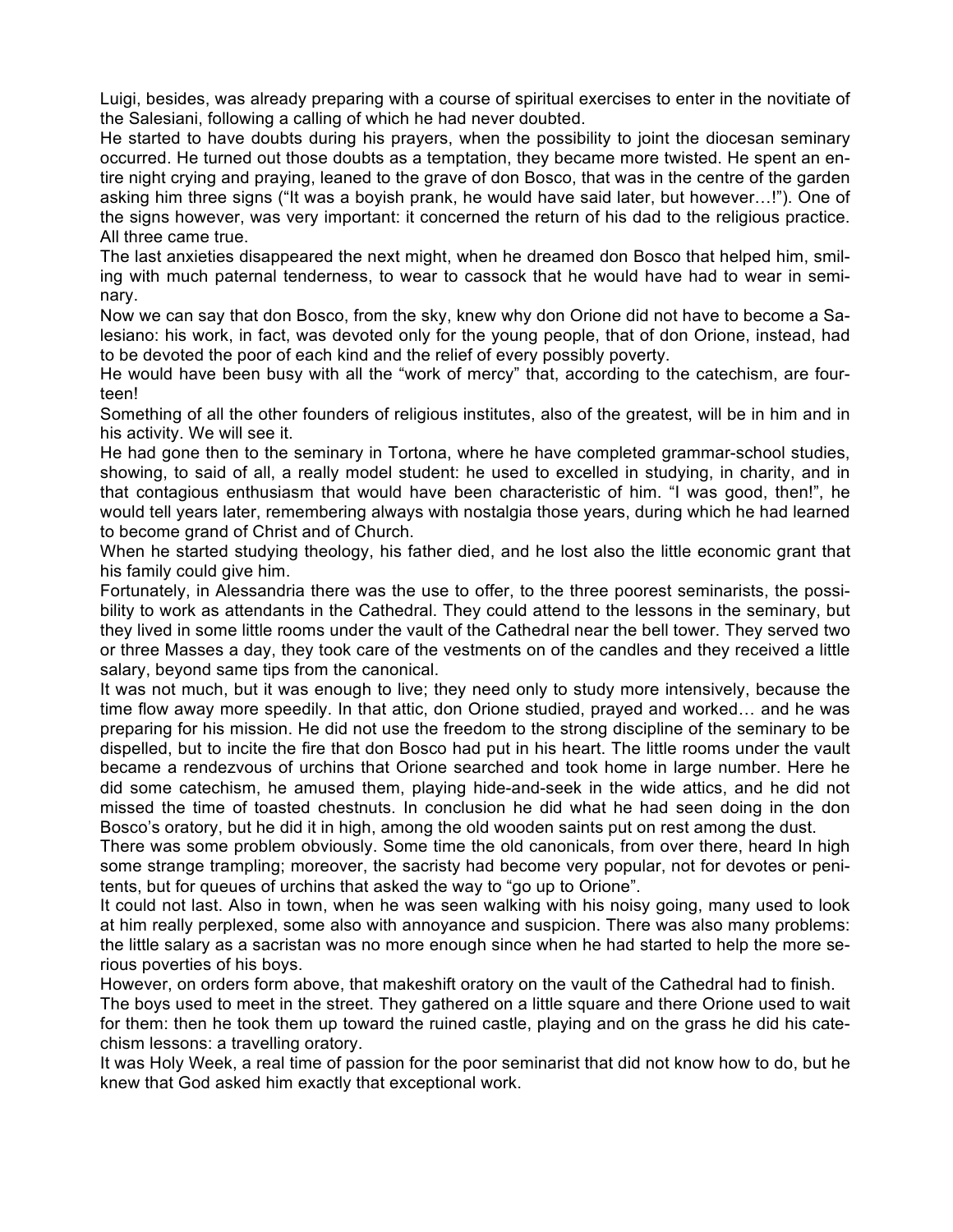Luckily the bishop of the city was a real father. From several time he had watched the strange apostolic creativeness of that young seminarist and he thought that the priests should have taken example and realize in their turn some oratories.

So he called Orione and put at his disposal the garden of the bishopric. To suffer, a little, was the old mother of the bishop that saw destroyed, in a Sunday, all her flowers, her flowerbeds, the well taken paths. Now there was only a playground, well flat and about ten shouting boys. As green there was only an old pine, because they said that over it the Virgin Mary appeared. But there was a need of swings and also the pine finished to give excellent boards.

Orione was sure that also the Virgin Mary were happy, she that now smiled form a beautiful statue, as a mum that looks pleased her children playing.

"And there was who grumbles, who found fault with, who laughed and laughed at and who said I was crazy", he would have remembered many years later.

Criticisms do not leave bruises, but ruin good will and trust. Little more than one year later, the bishop communicated him the need to close the oratory, even if the boys were hundreds.

There was the politics and also the juvenile impulsiveness of our saint ("When I was young, he would tell nicely, I was also a little politic…"). To defence the Pope, attacked by anticlericals, the young had made a speech, in which, he tells. "I quoted Vittorio Emanuele II and I said what was not wise saying. They set the police on my tracks…".

And now the Prefect, to silent the matter, demanded the closing of that oratory that, according to what he said, could become a haunt of rebels.

Luigi received the news with bowed head, he took the key and to put it in the hands of the statue of the Virgin Mary. Then he went up in his little room to cry. He stayed in the dark, with his forehead against the glasses of a little window that opened on to the courtyard, in front of the Virgin Mary. Let's listen to his own account: "I stayed watching at the oratory that would not be opened any longer; crying and praying, because it seemed that all was over. I cried, like a child cries, with the abandon, the innocence and the faith of a child… and I rayed the Virgin Mary and I put me and the oratory in her hands…

And so, crying and praying and making sacrifice f all, and giving everything to the Virgin Mary, without knowing I put my arms on the window-sill... and I fall asleep... and I dreamed this great and saint dream that I have never forgotten any more…

The description of the dream is wide, beautiful and it is a pity now to have to summarise it. He saw the walls of the garden disappear, the houses disappear, and make a big plain.

Of the walls of the garden stayed only a poplar over which there was a Virgin Mary of indescribable beauty, with her Baby in her arms, and her cloak, more light blue than the sky, were enlarging, until it had covered that huge plain in which there were thousand and thousand of boys, of every race and colour, as far as the eye can see, and their number increased, increased and among there were clericals, priests and nun…

We follow his account:

"The Virgin Mary turned to me showing me them. And I heard from that crowd the sweetest song of "Magnificat"… and all the boy were singing, everyone in his own language, but the different idioms had fused in one only wonderful choir. The Virgin Mary started singing… and I waked up.". He had his heart full of peace.

The fact that that oratory had to close was not a problem any linger. It meant that he had to open another one bigger and with new prospects.

The occasion arrived very soon.

The bishop had just made build a good seminary that was revealed as too small for the large mount of requests.

There was also the problem of whom that were to poor to pay the charge.

Orione offered to open a kind of branch: a college in which to let study the poor boys, who in case could prepare there for the priesthood.

The bishop gave a generic permission, thinking that that clerical had no money, no house neither a college!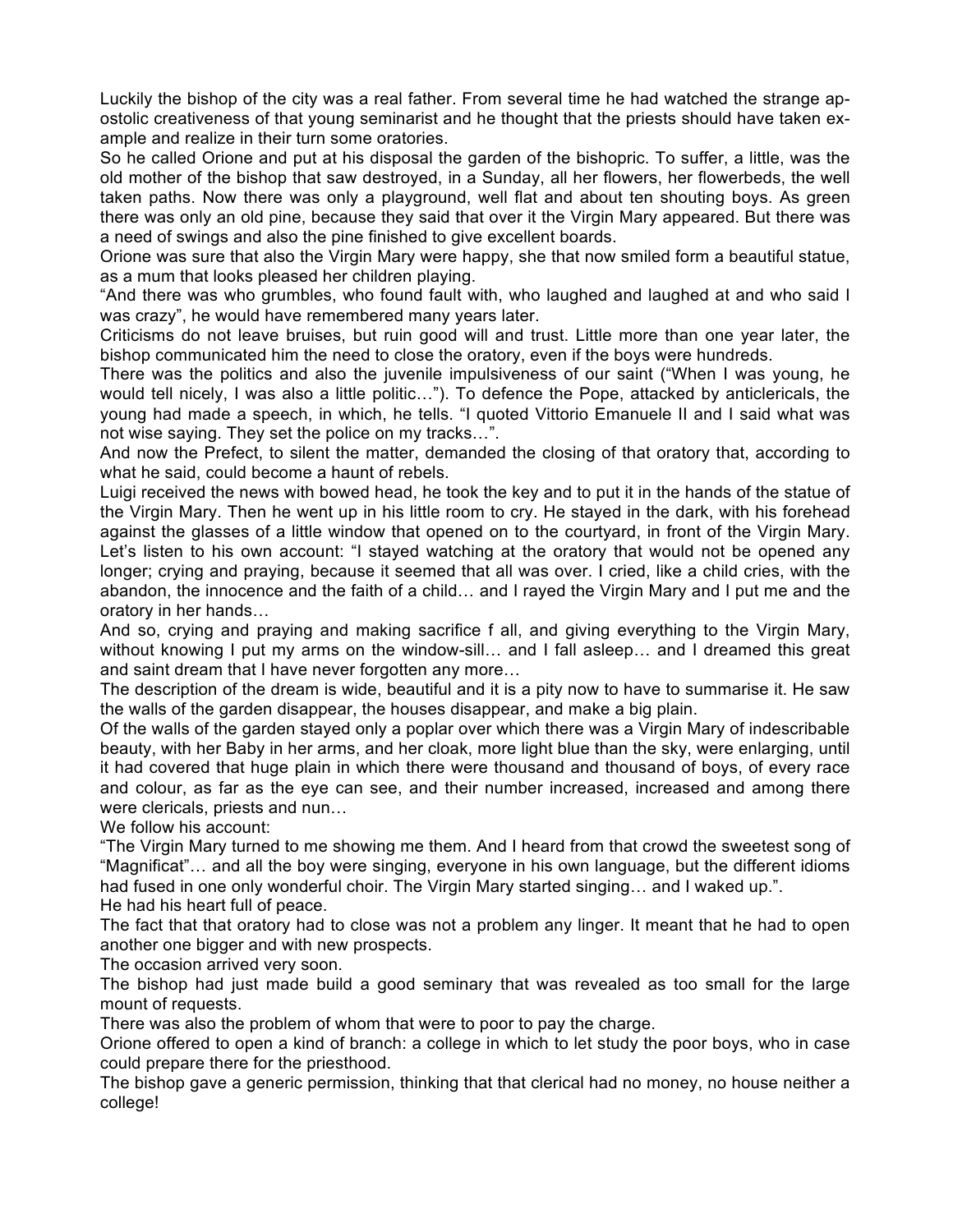To be prudent, he took back the permission before the day ended. When, nevertheless, he called Luigi to tell him not to think any more to it, he was told that it was a pity. Everything was ready; the house had been found and the rent had been already paid for one year

How did he do? Just out the bishopric, a friend of him told him that his father let a house just out Tortona, for 400 Lire a year. Orione had "stopped" it immediately, time to pay one week. On the way home he had met an old woman he knew; they have talked of this and that, the idea of the college came out.

"A college? I put my grandson! How much do you take?"

"A little, what you give me"

"If I give you 400 Lire (all her savings), how long will you take him?"

"For all the grammar school!" exclaimed Orione starting for the joy for that evident symbol of Providence.

And the bishop stayed so thoughtful that he did not want to risk to opposing the sky.

One year later the house became inadequate and Orione took in the centre of Tortona, an abandoned convent. There was never money. They provided to the food with the fees, every family gave what they could, and with the offers that often arrived as miracles. As teacher there were the same founder who taught Italian, Story and Geography, and some theology students given by the diocesan seminary.

In the meantime, even if he was only a deacon, the bishop often sent him to preach in the parishes of the diocese.

At the end, in 1895, Orione became priest. In the history of the Church he represents a case rare to the point of being unique of a seminarist that becomes a founder of a religious institute. And this he was already, it you think that even some students from Turin and Genoa referred to that cleric.

The day of his ordination, the bishop let him to dress with the cassock six boarders that wanted to became priests "under the guide of don Luigi".

Moreover, monsignor authorized some seminarists that were attracted by Orione's job to leave the seminary and to start with him a kind of common life.

The "Little Work of the Divine Providence" born in this way.

Around this group of "sacred". Lived, as an unique family, both some poor boys that could not effort the fees of the seminary, and those who wish to take part of the nascent institute.

The manager's office, that of don Orione, was the entrance hall of the building!

It had not passed much time and it was necessary to move. A group went then of the Voghera hills, where it was organised as a "farming colony", this time with the aim to educate with the work those boys that do not have liking with the studying.

In 1989 the bishop of Noto, in Sicily, that had read an informative bulletin of the new Institute, wrote to don Orione, a twenty-seven-year-old little priest, ordained from just three years, to offer him a house where to open an Episcopal college for a least sixty students. He went personally in the island to organize the foundation; when he leaved to Tortona he took with him twelve clerics of the Sicilian diocese that wanted to take part of his Congregation.

In the same year he founded the "Hermits of the Divine Providence". In a very old abbey on the Pavese Apennines, he took some non-religious used to the work in the country, that wanted to devote themselves to the Lord, in the contemplation and in the work, ad the Benedictine.

In short, similar communities born, always positioned in the hermitages in the farming colonies, as a bearing group of prayer and work.

Similar communities opened in Piedmont, in Lombardy, in Umbria, in Lazio, in Sicily, where the disciples of don Orione broke up and let bloom again waste areas for some time unfruitful.

Among these sacred hermits there were also some blinds: the process of beatification is in process for one of them, the famous "Frate Ave Maria".

In 1915, Orione started to scatter Italy with nursing homes called "little Cottolengo". What that Cottolengo did in Turin on a large scale, he scatters in a smaller scale in all of Italy and in the world (mine foundation before his death!), to accept the most repulsive miseries, those who the society wants at all costs get out of its sight.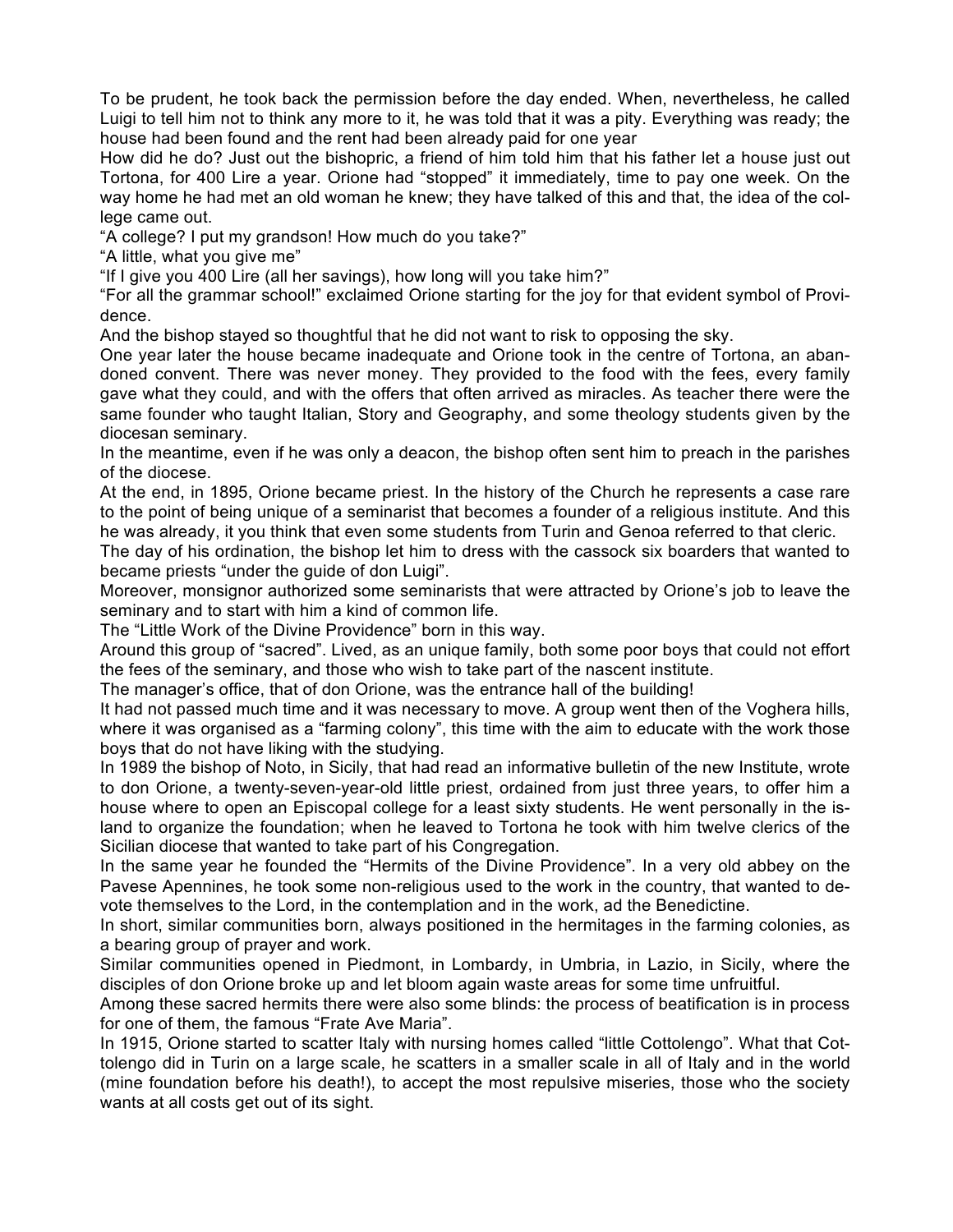The sick people had to be organized in "different families", according to the kind of illness, while the "Little Cottolengo" had to welcome only these who could not find in any other hospital or nursing home: the last of the lasts "of every nationality they are, of every religion they are, and even if they are without religion, because God is Father of everyone".

Still in 1915, don Orione founded the "Little missionary nuns of Mercy", as female branch of all his works: to the nuns were entrusted to kindergartens, the orphanages, the parish works, the girl's education, the assistance to the poor and to the sick people, as well as the dealing with the female's works in all the other institutes.

The first three girls to whom he gave the cassock, he called: Sister Faith, Sister Hope and Sister Charity.

Later he started a different female congregations, devoted to the care of the Sanctuaries and for the activities connected to the worship.

In 1927 he founded the "Sacramental Blind Nuns": for the perpetual adoration and the endless prayer, to which he entrusted the aim to be support and root of all the other works.

We have already talked about the orphanages and the two earthquake we talked about gave a great impulse to their diffusion. Now we add: parishes, sanctuaries, schools, printing-works, nursing homes.

The foundations of houses and works to which don Orione turned his hands to before to die at sixty-eight years old were more that a hundred, not only in Italy but also in Brazil, in Argentina, in Uruguay, in Chile, in the USA, in England, in Greece, in Poland, in Albania and in Palestine.

He accepted also to go in the "roman Patagonia" as he as a joke called the suburb of Rome in the Appio neigh borough, where Pio X asked him to build a parish and a big school.

At the time of his death about 820 religious and several hundreds of nuns belonged to the different branches of his "Little Work of the Divine Providence".

He defined everything "a humble congregation", because he himself was humble.

He went all around the world dressed as the last of the poor, with the cassock mended and the shoes shapeless, without having neither a clock or a wallet, managing floods of money, without knowing whether there was money for the day after, feeling only a "servant of Providence".

The name of his congregation was for him a son deep conviction that eh waited answers and gifts from the Providence like a child waits from his mother.

Visitors arrived with huge amount of money just when the bill were to pay, and they talked about strange internal impulses to which the cannot deny, and the good Orione smiled, because he had just finished to quarrel with the Virgin Mary's or Saint Joseph's statue.

Or, during the Mess, he occurred to think about the problems he had and to add in the liturgy the expression "Holy Virgin, pay at least some rent!". After the Mess the exact sum, taken by an unknown, was in the sacristy waiting for him.

Or an ministerial inspector comes, sent by the anticlerical enemies to check the low economic entrusting of that school of priest; but he goes way without moving a finger, humiliated. He referred to the senior that he felt as pulling his legs, because on Orione's desk he has seen parcels of banknotes. Don Luigi, instead, tells laughing to his collaborators that on that table there was no money at all.

There is one entire book full of his "sacrifices", included the simplest and most delicate ones.

The miracles blossomed in his hands. He himself told the listeners with quite candour, timorous only that the listeners were so fool to give to him the merit, who had get nothing to do with…

He hoped in this way that his collaborators learned to trust in the tender goodness of God.

In fact there were also miracles of tenderness.

He confided to his closes: "I tell you something I never told to anyone else and that I am ashamed in telling, but it is told to major glory of God: when, in the first time of the congregation, after long walking to go to preach in the villages, I went back home exhausted, and often I used to lie down on a strong bench of wood, God made me a special favour; sometimes the never-ending goodness of God made me have the impression, or gave me the sensation, that the bench sank, becoming smooth and tender, like a very smooth bench of rubber, like if I plunge a soft, soft mattress, in which my tired bones sank, receiving a very sweet rest."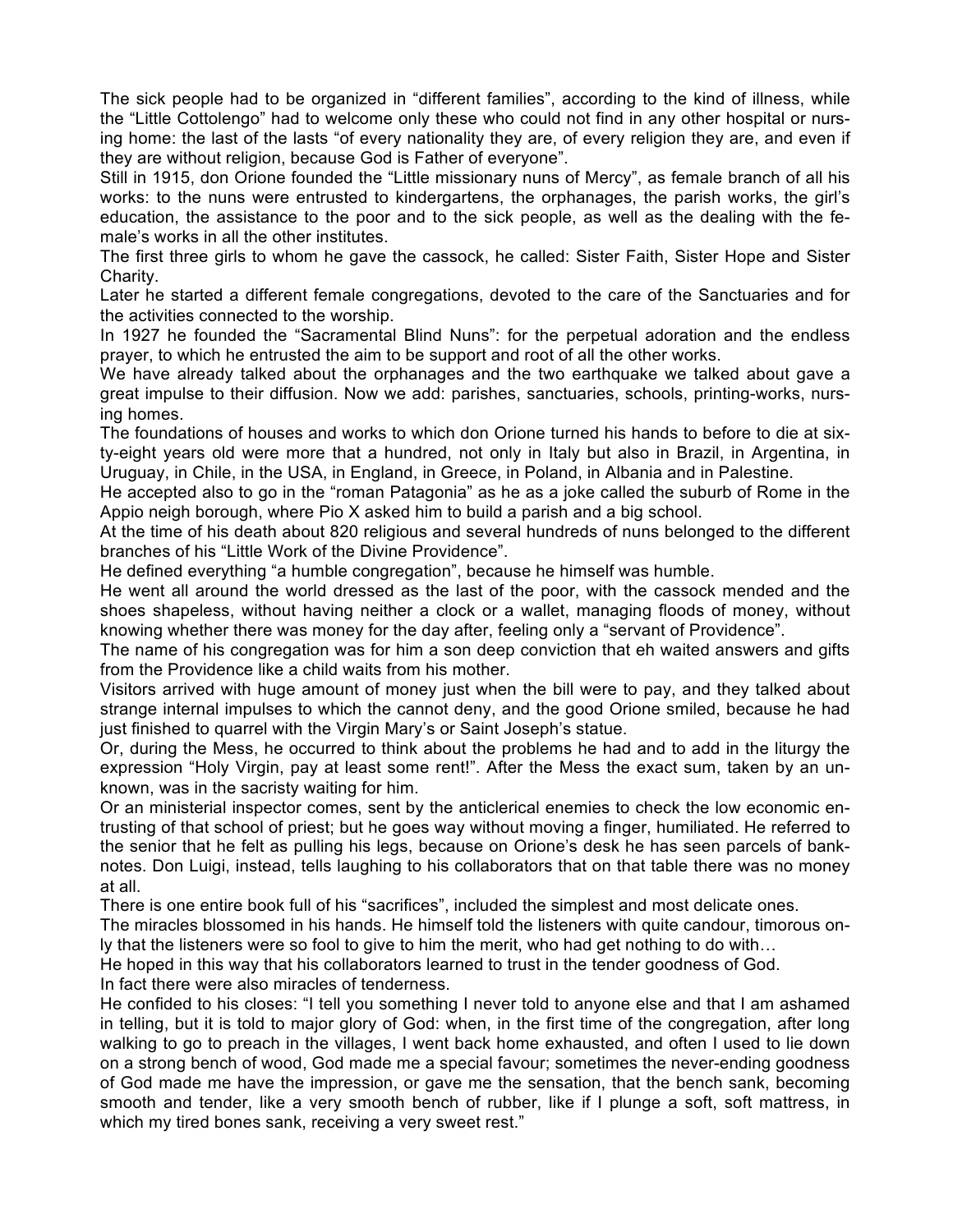God Himself gave him the consolation that he never looked for, because it seemed to him to steal it to the poor.

He was very sad a summer afternoon, when he went in the house of novitiate and he found two novices that take a rest on an old sofa.

He make put in middle of the courtyard that "luxury object" and make it burst in presence of all. He used to say that in his houses you need to "drudge from an Ave Maria to another".

There were hundreds of youth that asked to joint his Congregation. And yet the "life's program" that he embodied and offered did not leave space for illusions: "these little and very poor Congregation is the rag of the Virgin Mary and of the Church of Rome…, it is the Congregation of the ragamuffin of God. Do you know what does people do with the rags? With the rags people dust, wash and rub the floors, remove the cobweb and polish shoes… Well, if you like to b a rag of God, a rag under the feet of God, under the pure feet of the Virgin Mary; if you like to be a rag under the feet of the Holy Mother Church and in the hands of your seniors, this is your place".

But he could use these expressions, because no one could misunderstand their meaning: don Orione described first of all himself, his unlimited desire to be used for the good of the Church and of the world, his dream to be managed by the hands of God and of the Holy Virgin without offering any resistance, it did not describe humiliation, but a dignity.

Then he never shrank to humiliate, even if he sometimes did it joking. Showing a photo that portrayed him astride a humble and patient donkey, he said with wit: "He and me, we are in two!". And the present were moved thinking to his patient perseverance that never abandoned him.

But the thing that struck and impressed was his love, without any reservation nor bound, to the vicar of Christ on the earth.

He wrote:

"Our creed is the Pope, our moral is the Pope; our love, our heart, the ground of our life is the Pope. For us the Pope is Jesus Christ: loving the Pope is the same thing; listening and following the Pope is listening and following Jesus Christ; giving the life for the Pope is giving the life for Jesus Christ."

And he asked to add the three vows of chastity, poverty and obedience, a special forth vow of "loyalty to the Pope". At that age it was not allowed to him. Now, instead, the sons of don Orione, as the Jesuits, let out a forth vow of loyalty to the Pope.

Their founder claimed that all his work for the poor and among the poor had this aim: to let born in the heart on the miserables "a very sweet love for the Pope".

He used to say: "The Congregation could not live, should not live except for the Pope: it must be in the hands of him, it must be a rag under the feet of him. Living, working and dying for love for the Pope…".

When he was asked the distinctive aim of his Institute, given that many were devoted to the mercy woks, he answered that its special aim was to pull and join with a very sweet and a very strong bond of all the mind of the heart the sons of people and the working class to the Apostolic Seat".

He certainly helped personally the poors and the forlorns; but if they would have loved him and not the Pope, he would have considered a great foolish thing, because he, Orione, was nothing but a chartable hand that acted in the name of the Pope and addressed to him.

The Pope, for that matter, knew he could ask him everything, every sacrifice and every enterprise.

A so clerical conscience, absorbed on the ministry of Peter in the Church, had been never seen before, moreover in a founder so involved in the social needs.

This witness is still waiting to be understood and valued in the right way, moreover by those religious that find in their involvement with the poors a justification to keep their "anti-roman complex".

Someone now would twist their mouth in subscribing what that don Orione airily taught: "First of all the Pope and the Church… and then, a lot after, the bread and the life".

For him it was a dream being able to do the perpetual vows in the same hands of the Pope. He asked him as a very special grace during an audience, prepared to wait that the Pope would be kind enough to fix one day for the ceremony.

"Also now", answered smiling Pio X.

"Holy Father, as His Holiness knows, at least two witnesses are required…"